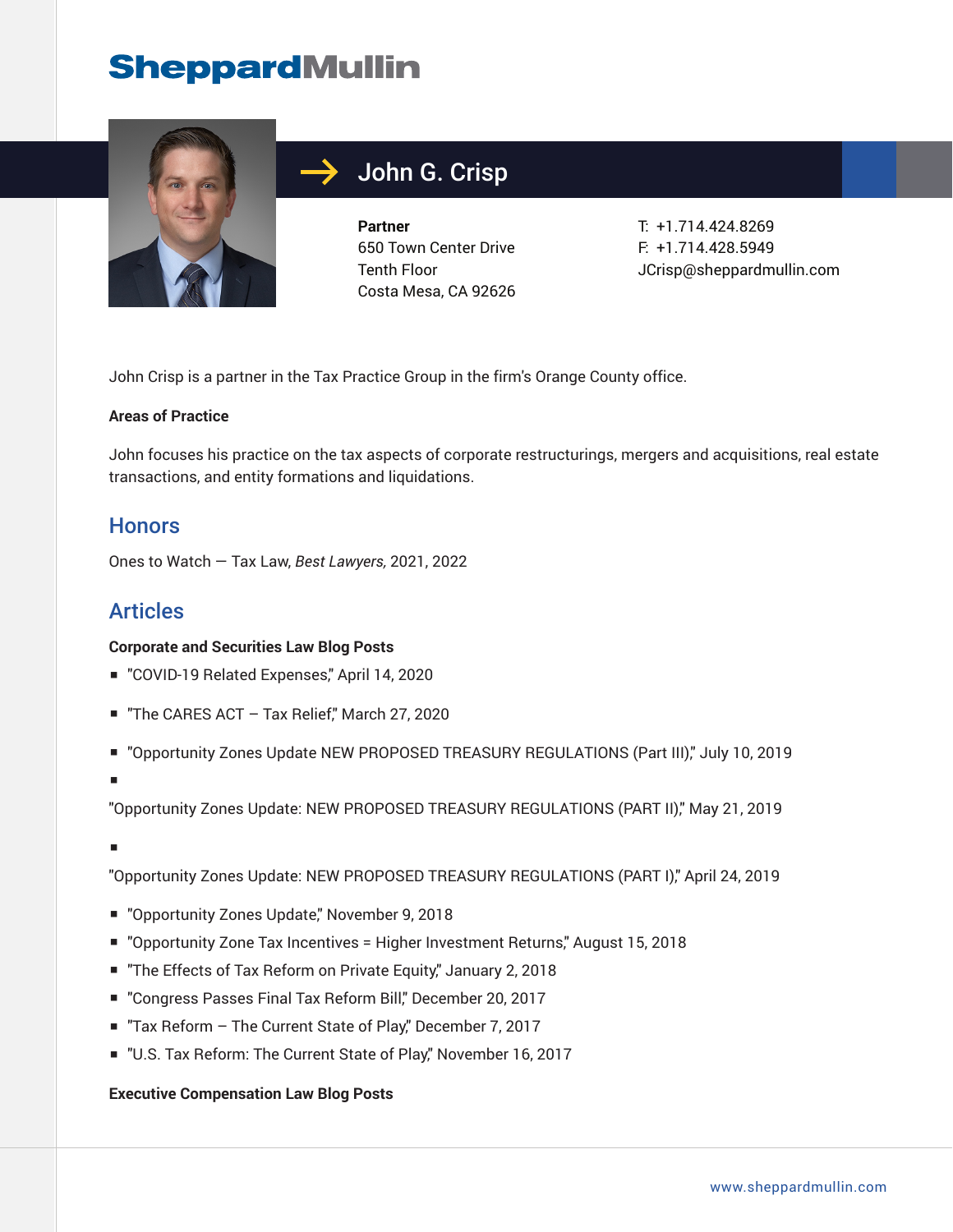## **SheppardMullin**

- "Reminder to Perform Annual ISO/ESPP Reporting in January 2019," January 8, 2019
- "Reminder to Perform Annual ISO/ESPP Reporting in January 2018," January 12, 2018
- "The President Receives an Early Christmas Present: Congress Approves Landmark Tax Bill What Will this Mean for Executive Compensation?" December 20, 2017
- "Congressional Republicans Reach a Deal on Tax Bill," December 14, 2017
- "Senate Stays Up Late to Approve Tax Bill," December 5, 2017

#### **Real Estate, Land Use & Environmental Law Blog Posts**

■ "Code Section 1031 Like Kind Exchange Deadlines Extended," April 14, 2020

### Media Mentions

Sheppard Mullin, Smith Anderson Guide NovaQuest Buy of CoreRx *Bloomberg Law*, 01.22.2021

Xtep International's \$260 Million Acquisition of E-Land Footwear USA *Global Legal Chronicle*, 05.22.2019

FLIR Fires Up More M&A *The Deal*, 02.12.2019

Primal Nutrition hops to Kraft Heinz in \$200M deal *Daily Journal*, 12.11.2018

## **Practices**

Corporate Tax International Tax Real Estate Tax Tax

### **Industries**

Multifamily Housing Nonprofit

## **Education**

LL.M., Taxation, New York University, 2012 J.D., Pepperdine University, 2011, *cum laude*, *Order of the Coif* B.A., Brigham Young University, 2008